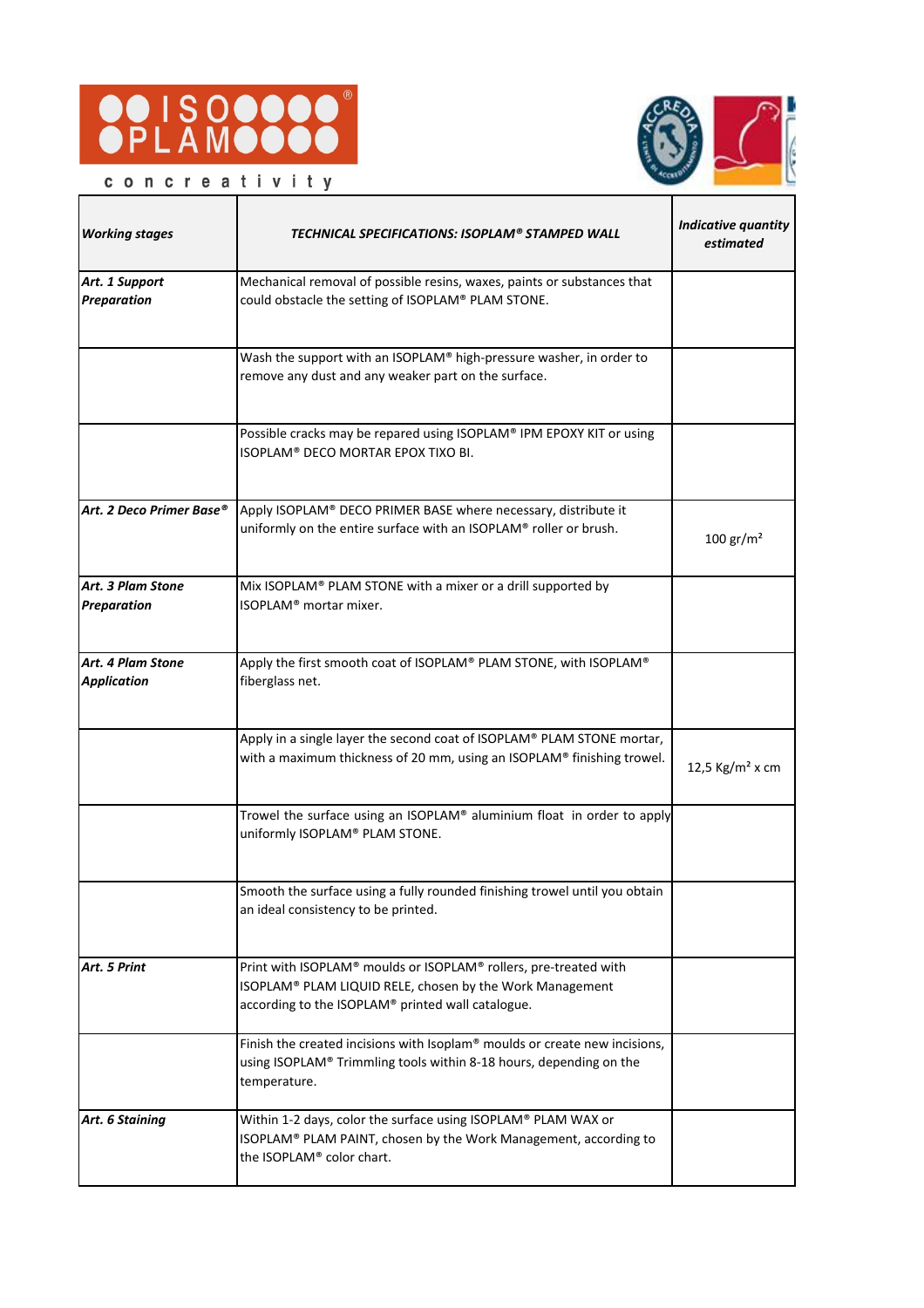| Art. 7 Protective | As soon as the surface will be completely dry, apply one coat of ISOPLAM® | $250 \,\mathrm{gr/m^2}$ |
|-------------------|---------------------------------------------------------------------------|-------------------------|
|                   | colorless PLAM WAX, or ISOPLAM® PLAM ACRYLIC (acrylic resin) or           |                         |
|                   | ISOPLAM <sup>®</sup> PLAM SEALING (solvent-based resin).                  |                         |
|                   |                                                                           |                         |